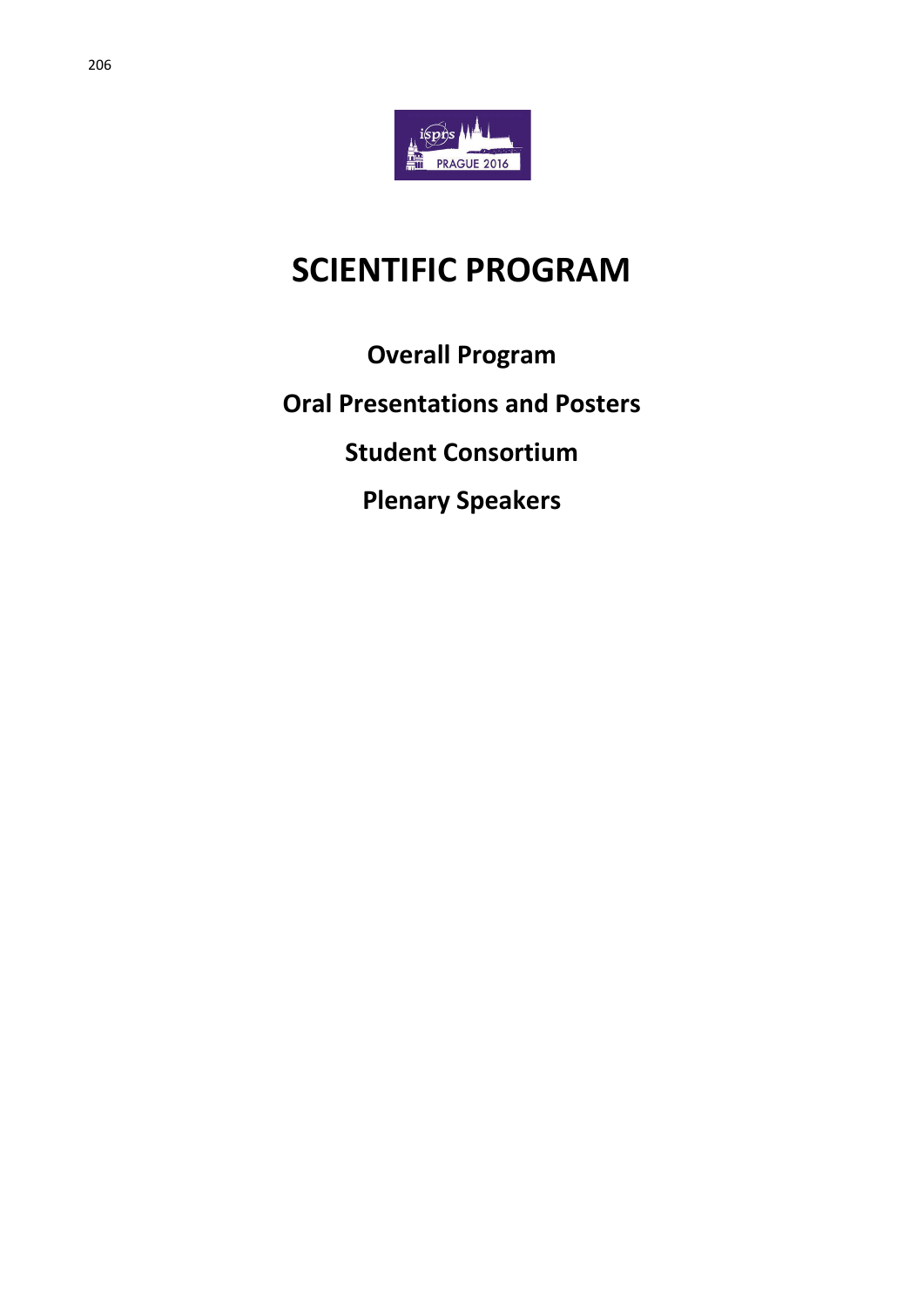| Monday - 11 July |                  |  |  |  |
|------------------|------------------|--|--|--|
| 8:30 - 10:00     |                  |  |  |  |
| 10:00 - 10:30    |                  |  |  |  |
| 10:30 - 12:00    | <b>Tutorials</b> |  |  |  |
| 12:00 - 13:30    | Lunch            |  |  |  |
| 13:30 - 15:00    |                  |  |  |  |
| 15:00 - 15:30    | <b>Tutorials</b> |  |  |  |
| 15:30 - 16:30    |                  |  |  |  |
| 16:30 - 18:00    |                  |  |  |  |
| 18:00 - 21:30    |                  |  |  |  |

| Tuesday - 12 July |                                          |          |
|-------------------|------------------------------------------|----------|
| 8:30 - 09:30      |                                          |          |
| 09:30 - 10:30     | <b>Tutorials</b>                         | General  |
| 10:30 - 12:00     |                                          | Assembly |
| 12:00 - 13:30     | Lunch                                    |          |
| 13:30 - 15:00     |                                          |          |
| 15:00 - 15:30     | General<br>Exhibition<br><b>Assembly</b> |          |
| 15:30 - 16:30     |                                          |          |
| $16:30 - 18:00$   | Opening ceremony                         |          |
| 19:00 - 20:30     | <b>Welcome Reception</b>                 |          |

|                    | Wednesday - 13 July                                |                 |                  |
|--------------------|----------------------------------------------------|-----------------|------------------|
| $8:30 -$<br>10:00  | <b>Plenary Session</b>                             |                 |                  |
| $10:00 -$<br>10:30 | Coffee break                                       |                 |                  |
| $10:30 -$<br>12:00 | <b>Oral Sessions</b>                               |                 |                  |
| $12:00 -$<br>13:30 | Lunch                                              |                 |                  |
| $13:30 -$<br>15:00 | General<br><b>Oral Sessions</b><br><b>Assembly</b> |                 | <b>Fxibition</b> |
| $15:00 -$<br>15:30 | Coffee break                                       |                 |                  |
| $15:30 -$<br>16:30 | Interactive<br>Sessions                            | General         |                  |
| $16:30 -$<br>18:00 | <b>Oral Sessions</b>                               | <b>Assembly</b> |                  |
| $18:00 -$<br>20:30 | <b>Exhibitors Reception</b>                        |                 |                  |

| Thursday - 14 July |                             |         |                      | Friday - 15 July |               |                             |                      |                      |               |                      |         |  |
|--------------------|-----------------------------|---------|----------------------|------------------|---------------|-----------------------------|----------------------|----------------------|---------------|----------------------|---------|--|
| $8:30 - 10:00$     | <b>Oral Sessions</b>        | Forums* |                      |                  |               | $8:30 - 10:00$              | <b>Oral Sessions</b> | Forums <sup>*</sup>  |               |                      |         |  |
| $10:00 - 10:30$    | Coffee Break                |         |                      |                  | 10:00 - 10:30 | Coffee Break                |                      |                      |               |                      |         |  |
| 10:30 - 12:00      | Oral Sessions               | Forums* | CATCON<br>Exhibition |                  |               |                             |                      |                      | 10:30 - 12:00 | <b>Oral Sessions</b> | Forums* |  |
| 12:00 - 13:30      | Lunch                       |         |                      |                  |               | 12:00 - 13:30               | Lunch                |                      | Exhibition    |                      |         |  |
| 13:30 - 15:00      | Oral Sessions               | Forums* |                      |                  |               |                             | 13:30 - 15:00        | <b>Oral Sessions</b> | Forums*       |                      |         |  |
| 15:00 - 15:30      | Coffee Break                |         |                      |                  |               | 15:00 - 15:30               | Coffee Break         |                      |               |                      |         |  |
| 15:30 - 16:30      | <b>Interactive Sessions</b> | Forums* |                      |                  | 15:30 - 16:30 | <b>Interactive Sessions</b> | Forums*              |                      |               |                      |         |  |
| $16:30 - 18:00$    | Oral Sessions               |         |                      |                  | 16:30 - 18:00 | <b>Oral Sessions</b>        |                      |                      |               |                      |         |  |
| 20:00 - 21:30      |                             | Concert |                      |                  | 19:00 - 21:30 |                             | Youth Ice-Breaker    |                      |               |                      |         |  |

| Saturday - 16 July |                             |                         |                   | Sunday - 17 July |                       |                   |
|--------------------|-----------------------------|-------------------------|-------------------|------------------|-----------------------|-------------------|
| $8:30 - 10:00$     | <b>Plenary Sessions</b>     |                         |                   | $8:30 - 10:00$   | <b>Oral Sessions</b>  | <b>YouthForum</b> |
| 10:00 - 10:30      | Coffee Break                |                         |                   | $10:00 - 10:30$  | Coffee Break          |                   |
| 10:30 - 12:00      | Oral Sessions               |                         |                   | $10:30 - 12:00$  | <b>Oral Sessions</b>  | <b>YouthForum</b> |
| 12:00 - 13:30      | Lunch                       |                         | <b>Exhibition</b> | $12:00 - 13:30$  | Lunch                 |                   |
| 13:30 - 15:00      | Oral Sessions               | <b>General Assembly</b> |                   | $13:30 - 15:00$  | Oral Sessions         | YouthForum        |
| 15:00 - 15:30      | Coffee Break                |                         |                   | $15:00 - 15:30$  | Coffee Break          |                   |
| 15:30 - 16:30      | <b>Interactive Sessions</b> |                         |                   | 15:30 - 16:30    | Interactive Seassions | YouthForum        |
| 16:30 - 18:00      | Oral Sessions               | <b>General Assembly</b> |                   | $16:30 - 18:00$  | Oral Seassions        |                   |
| 19:30 - 21:30      | Boat Trip                   |                         |                   | 20:00 - 21:30    | <b>Theatre</b>        |                   |

| Monday - 18 July |                             |                         | Tuesday - 19 July |                         |  |
|------------------|-----------------------------|-------------------------|-------------------|-------------------------|--|
| $8:30 - 10:00$   | <b>Plenary Session</b>      |                         | $8:30 - 10:00$    | Oral Sessions           |  |
| $10:00 - 10:30$  | Coffee break                |                         | $10:00 - 10:30$   | Coffee Break            |  |
| $10:30 - 12:00$  | <b>Oral Sessions</b>        |                         | 10:30 - 12:00     | Oral Sessions           |  |
| 12:00 - 13:30    | Lunch                       |                         | 12:00 - 13:30     | Lunch                   |  |
| 13:30 - 15:00    | <b>Oral Sessions</b>        | <b>General Assembly</b> | $13:30 - 15:00$   | <b>Closing Ceremony</b> |  |
| 15:00 - 15:30    | Coffee break                |                         | 15:00 - 15:30     |                         |  |
| 15:30 - 16:30    | <b>Interactive Sessions</b> |                         | 15:30 - 16:30     |                         |  |
| $16:30 - 18:00$  | <b>Oral Sessions</b>        | <b>General Assembly</b> | $16:30 - 18:00$   |                         |  |
| 19:30 - 01:00    | <b>Congress Gala Dinner</b> |                         | $20:00 - 21:30$   |                         |  |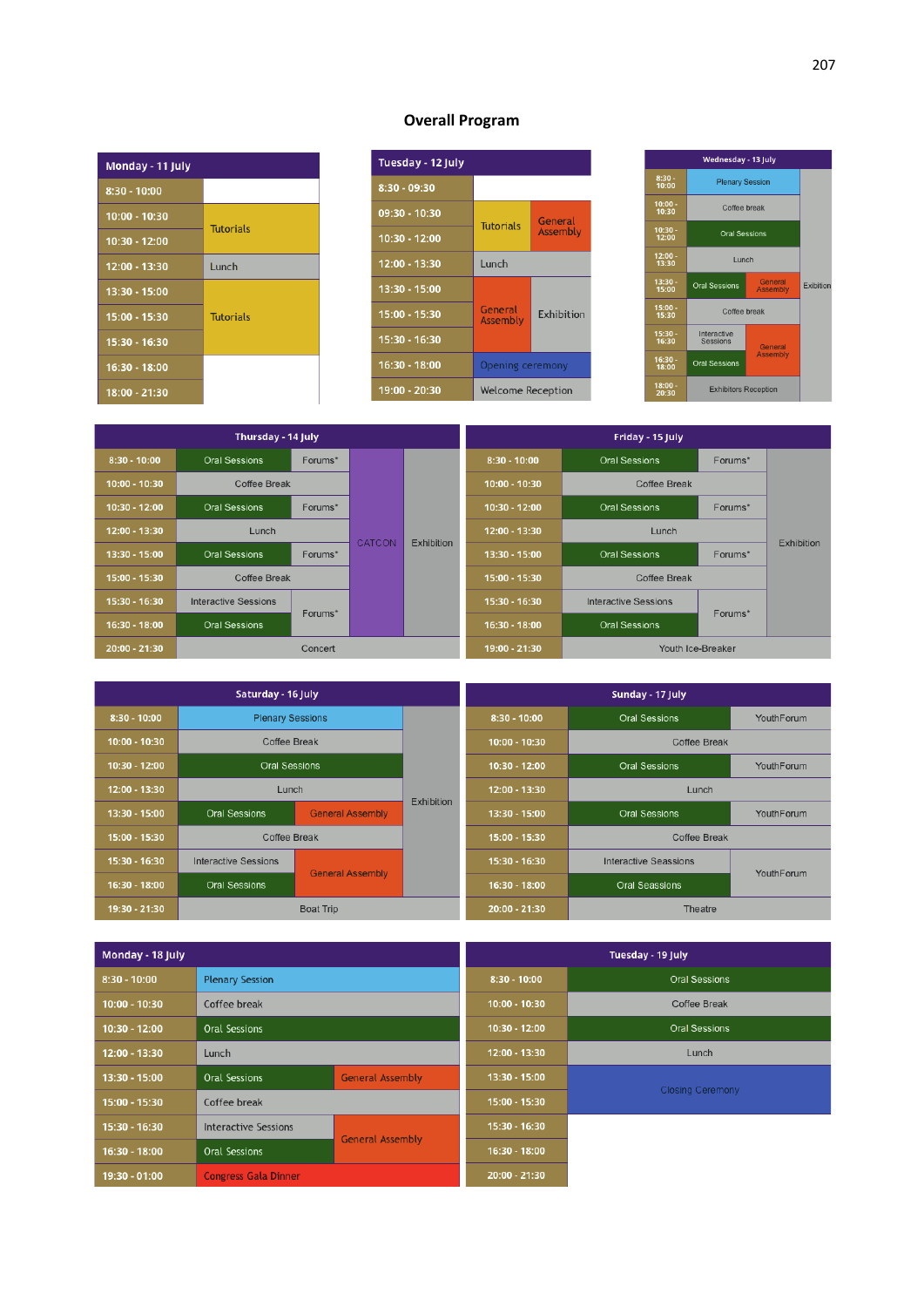### **Oral Presentations and Posters Monday, 11 July, 2016**

| Time | Location | Session                                                                         |
|------|----------|---------------------------------------------------------------------------------|
|      |          |                                                                                 |
|      |          | 13:30 - 16:30 Faculty of Civil Engineering Tutorial Full Day: Afternoon Session |

# **Tuesday, 12 July, 2016**

| Time          | Location                      | Session                                                      |
|---------------|-------------------------------|--------------------------------------------------------------|
| 08:30 - 12:00 | <b>Prague Congress Centre</b> | Tutorials Half Day: Morning Session (Praque Congress Centre) |
|               | <b>Praque Congress Centre</b> | Fun Run (Starts from the Congress Centre)                    |
| 16:30 - 18:30 | Congress Hall                 | <b>Opening Ceremony</b>                                      |
| 18:30 - 19:00 |                               | Media & Press Conference                                     |
| 19:00 - 21:00 | Zoom Restaurant               | Welcome Reception                                            |

#### **Wednesday, 13 July, 2016**

| Time            | Location             | Session                                                                         |
|-----------------|----------------------|---------------------------------------------------------------------------------|
| $08:30 - 10:00$ | <b>Congress Hall</b> | <b>Plenary 1</b>                                                                |
|                 | North Hall           | Commercial session I                                                            |
|                 | Club H               | I/2 - LiDAR, SAR and Optical Sensors for Airborne and Spaceborne Platforms 1    |
|                 | Club A               | II/1 - Spatio-temporal Modelling 1                                              |
|                 | Club B               | III/1 - Orientation and Surface Reconstruction 1                                |
| 10:30 - 12:00   | Club <sub>C</sub>    | IV/2 - Global Status of Mapping and Geospatial Database Updating                |
|                 | Club D               | IV/SpS 12 - EuroSDR: Innovative technologies and methodologies for NMCAs" 1     |
|                 | Meeting Hall I A     | V/2 - Cultural Heritage Data Acquisition and Processing: 3D modeling strategies |
|                 | Meeting Hall I B     | VII/5 - Methods for Change Detection and Process Modelling 1                    |
|                 | Club E               | VIII/ThS 2 - Operational Remote Sensing Application Services 1                  |
| 13:30 - 14:30   | North Hall           | Commercial session II                                                           |
|                 | Club B               | I/SpS 9 - GALILEO and COPERNICUS: geospatial and land applications and services |
|                 | Small Halll          | I/Vb - Unmanned Vehicle System (UVS): Sensors and Applications 1                |
|                 | Club A               | II/1 - Spatio-temporal Modelling 2                                              |
|                 | Club H               | IV/1 - Methods for the Update and Verification of Geospatial Databases 1        |
| 13:30 - 15:00   | Club E               | V/5 - Close-range Measurements for Biomedical Sciences and Geosciences 1        |
|                 | Club <sub>C</sub>    | VI/1 - Web-based Resource Sharing for Education and Collaborative Research      |
|                 | Meeting Hall I A     | VII/4 - Methods for Image Classification 1                                      |
|                 | Club <sub>D</sub>    | VIII/Ths 2 - Operational Remote Sensing Application Services 2                  |
| 15:00 - 16:00   | North Hall           | Commercial session III                                                          |
| 15:00 - 16:30   | Foyer 3rd Floor      | Interactive session<br>(1/2, 1/Vb, 11/1, 111/1, 111/3, IV/2, V/3, VII/5, ThS16) |
| 16:30 - 17:30   | North Hall           | Commercial IV: Blue Marble Geographics                                          |
|                 | Small Halll          | I/Vb - Unmanned Vehicle Systems (UVS): Sensors and Applications 2               |
|                 | Club B               | II/ThS 16 - Perceptual and cognitive experiments with imagery and 3D models     |
|                 | Club A               | III/3 - Image Sequence Analysis 1                                               |
| 16:30 - 18:00   | Club <sub>C</sub>    | IV/SpS 12 - EuroSDR: Innovative technologies and methodologies for NMCAs" 2     |
|                 | Club H               | V/3 - Terrestrial 3D Imaging and Sensors 1                                      |
|                 | Meeting Hall I A     | VII/4 - Methods for Image Classification 2                                      |
|                 | Meeting Hall I B     | VIII/1 - Disaster and Risk Reduction 1                                          |
|                 | Club D               | VIII/Ths 2 - Operational Remote Sensing Application Services 3                  |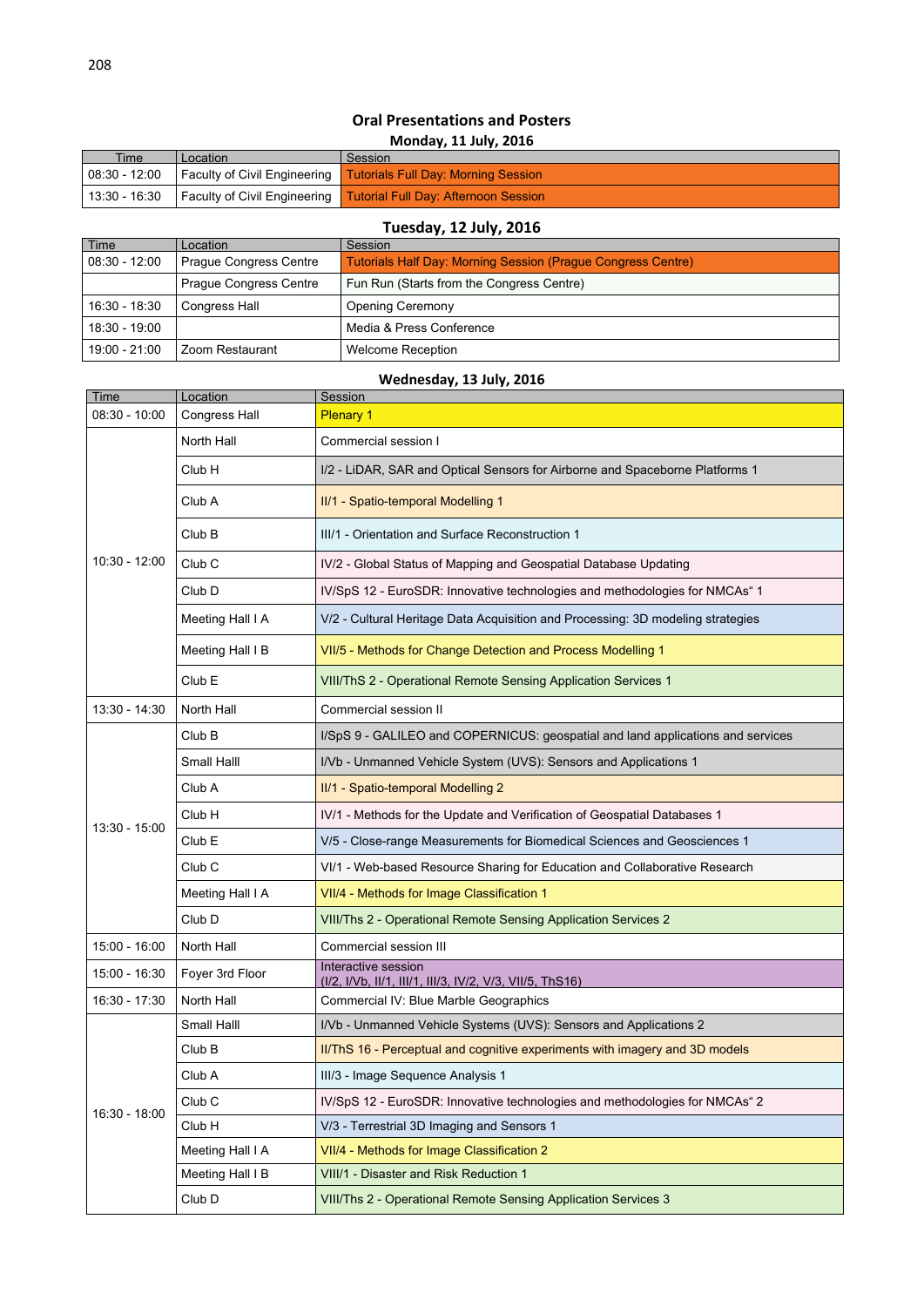| Time            | Location          | Session                                                                                                     |
|-----------------|-------------------|-------------------------------------------------------------------------------------------------------------|
|                 | Club A            | I/3 - Multi-Platform Multi-Sensor System Calibration 1                                                      |
|                 | Club B            | I/ThS 11 - Unmanned Aerial Systems: The Roadmap from Research to Applications 1                             |
|                 | Club C            | II/2 - Multiscale n-dimensional Spatial Data Representations, Data Structures and Algorithms 1              |
|                 | Meeting Hall IV   | III/2 - Point Cloud Processing 1                                                                            |
| $08:30 - 10:00$ | Club <sub>D</sub> | IV/3 - Global DEM Interoperability 1                                                                        |
|                 | Meeting Hall I A  | SAF - SA1 Perspectives on International Earth Observation Missions                                          |
|                 | Meeting Hall I B  | NMCAF - SN1 Imagery for national tasks                                                                      |
|                 | Meeting Hall V    | VII/4 - Methods for Image Classification 3                                                                  |
|                 | Club E            | VIII/1 - Disaster and Risk Reduction 2                                                                      |
| $08:30 - 18:00$ | Meeting Room 2.2  | <b>CATCON</b>                                                                                               |
|                 | Club B            | I/3 - Multi-Platform Multi-Sensor System Calibration 2                                                      |
|                 | Club <sub>C</sub> | II/2 - Multiscale n-dimensional Spatial Data Representations, Data Structures and Algorithms 2              |
|                 | Club H            | III/4 - 3D Scene Analysis 1                                                                                 |
|                 | Club D            | IV/4 - Geospatial Data Infrastructure 1                                                                     |
|                 | Meeting Hall I A  | SAF - SA2 Remote sensing for environmental monitoring and societal benefit                                  |
| 10:30 - 12:00   | Meeting Hall I B  | NMCAF - SN2 3-dimensional geoinformation                                                                    |
|                 | Club <sub>E</sub> | SpS13 - FIG's contributions to the Geo-Spatial Society                                                      |
|                 | Meeting Hall IV   | V/2 - Cultural Heritage Data Acquisition and Processing: Image based survey for CH                          |
|                 | North Hall        | VII/4 - Methods for Image Classification 4                                                                  |
|                 | Meeting Hall V    | VIII/1 - Disaster and Risk Reduction 3                                                                      |
|                 | Club A            | VIII/2 - Health 1                                                                                           |
|                 | Club H            | I/5 - Satellite Systems for Earth Observation 1                                                             |
|                 | Club B            | I/ThS 11 - Unmanned Aerial Systems: The Roadmap from Research to Applications 2                             |
|                 | Club <sub>C</sub> | IV/7 - 3D Indoor Modelling and Navigation 1                                                                 |
|                 | Meeting Hall I A  | SAF - SA3 New Earth Observation technologies and applications: The commercial perspective                   |
| 13:30 - 15:00   | Meeting Hall I B  | NMCAF - SN3 Geospatial data infrastructures                                                                 |
|                 | Club A            | V/1 - Vision Metrology 1                                                                                    |
|                 | Club D            | VI/2 - E-Delivery of Education Services                                                                     |
|                 | North Hall        | VII/6 - Remote Sensing Data Fusion 1                                                                        |
|                 | Meeting Hall IV   | VIII/1 - Disaster and Risk Reduction 4                                                                      |
|                 | Meeting Hall V    | VIII/2 - Health 2                                                                                           |
| 15:00 - 16:30   | Foyer 3rd Floor   | Interactive session<br>(1/5, 11/2, 111/5, 1V/8, V/1, V/2, VI/2, VIII/1, VIII/2, ThS11, ThS17, SpS13, SpS14) |
| 15:30 - 17:00   | Meeting Hall I A  | SAF - SA4 Earth Observation Data Policy and long-term Data Continuity                                       |
|                 | Meeting Hall I B  | NMCAF - SN4 Quality assessment of geoinformation                                                            |
|                 | Club E            | I/2 - LiDAR, SAR and Optical Sensors for Airborne and Spaceborne Platforms 2                                |
|                 | Club B            | <b>II/ThS 17 - Smart Cities</b>                                                                             |
|                 | Club C            | III/5 - Computer Graphics and Remote Sensing                                                                |
| 16:30 - 18:00   | Club H            | IV/8 - Planetary Mapping and Spatial Databases 1                                                            |
|                 | Club D            | V/4 - Terrestrial 3D Modelling: Algorithms and Methods 1                                                    |
|                 | North Hall        | VII/6 - Remote Sensing Data Fusion 2                                                                        |
|                 | Meeting Hall IV   | VIII/1 - Disaster and Risk Reduction 5                                                                      |

**Thursday, 14 July, 2016**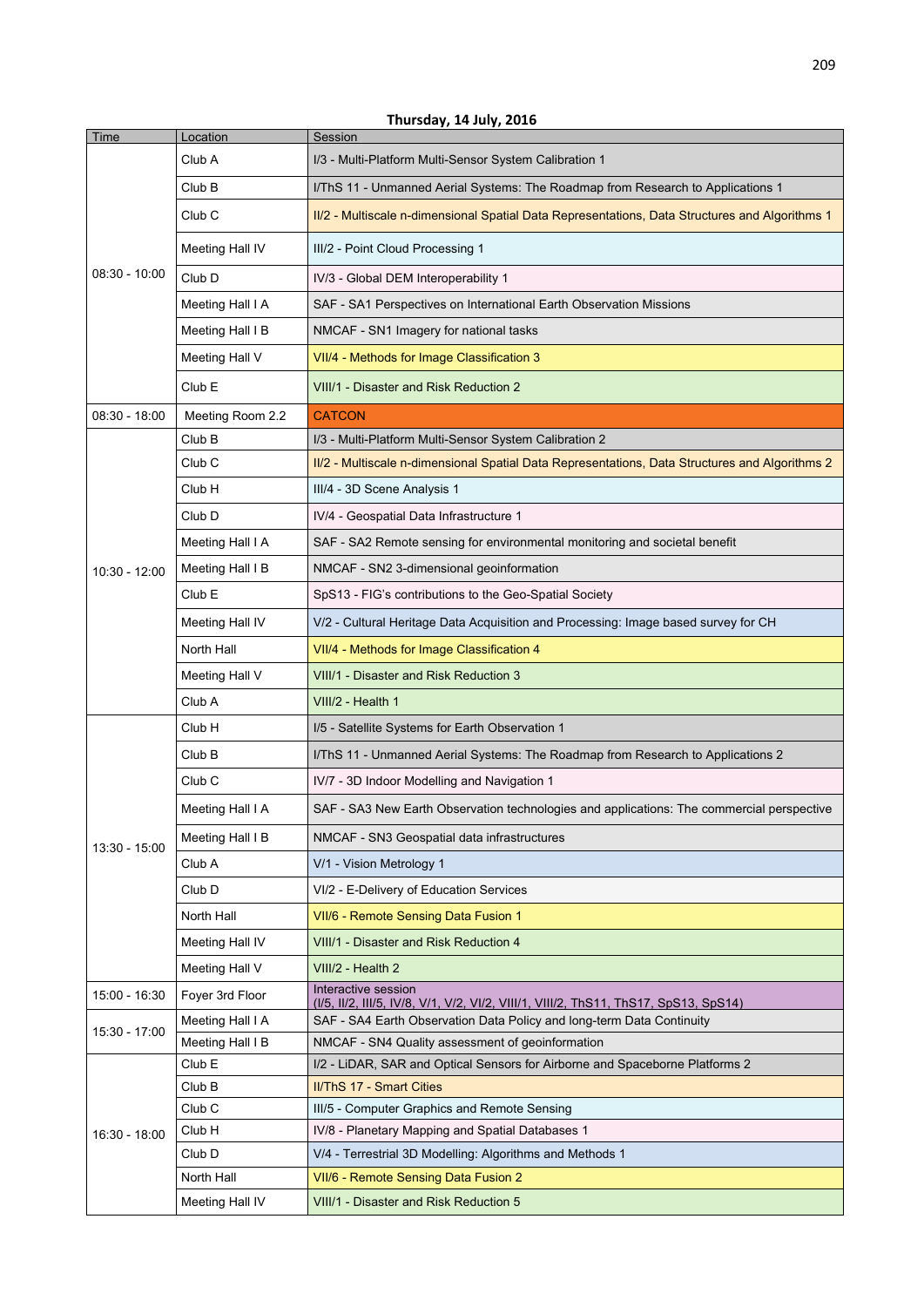| Time            | Location        | Session                                                                                                                    |
|-----------------|-----------------|----------------------------------------------------------------------------------------------------------------------------|
|                 | Meeting Hall IV | <b>Elsevier Session I</b>                                                                                                  |
|                 | Small Halll     | I/Vb - Unmanned Vehicle Systems (UVS): Sensors and Applications 3                                                          |
|                 | Club H          | II/3 - Spatial Analysis and Data Mining 1                                                                                  |
|                 | Club A          | III/VII - Pattern Analysis in Remote Sensing                                                                               |
| $08:30 - 10:00$ | Club B          | IV/5 - Web and Cloud Based Geospatial Services and Applications 1                                                          |
|                 | Club C          | IV/7 - 3D Indoor Modelling and Navigation 2                                                                                |
|                 | Meeting Hall I  | NMCAF+SAF - JS1 High-resolution satellite imaging for geospatial information                                               |
|                 | Club E          | V/5 - Close-range Measurements for Biomedical Sciences and Geosciences 2                                                   |
|                 | Club D          | VII/ThS 15 - The quest for objects - does Geographic Object-based Image Analysis meet<br>society's needs?                  |
|                 | Meeting Hall IV | <b>Elsevier Session II</b>                                                                                                 |
|                 | Club H          | I/4 - Geometric and Radiometric Modeling of Optical Airborne and Spaceborne Sensors 1                                      |
|                 | Small Hall I    | I/Vb - Unmanned Vehicle Systems (UVS): Sensors and Applications 4                                                          |
|                 | Club B          | <b>II/5 - GeoComputation and GeoSimulation</b>                                                                             |
|                 | Club A          | III/1 - Orientation and Surface Reconstruction 2                                                                           |
| $10:30 - 12:00$ | Meeting Hall I  | NMCAF+SAF - JS2 Challenges                                                                                                 |
|                 | Club C          | V/1 - Vision Metrology 2                                                                                                   |
|                 | Club D          | VI/3 - Promotion of International Collaborative Education Programs + VI/5 - Promotion of the<br>Profession to Young People |
|                 | Club E          | VII/3 - Information Extraction from Hyperspectral Data 1: Spectral based information for<br><b>Thematic Mapping</b>        |
|                 | Meeting Hall V  | VIII/3 - Weather, Atmosphere and Climate Studies                                                                           |
|                 | Small Halll     | I/Vb - Unmanned Vehicle Systems (UVS): Sensors and Applications 5                                                          |
|                 | Club B          | II/6 - Geovisualization and Virtual Reality 1                                                                              |
|                 | Club A          | III/cloud - 3D Semantic Point Cloud Challenge                                                                              |
|                 | Club C          | IV/1 - Methods for the Update and Verification of Geospatial Databases 2                                                   |
| 13:30 - 15:00   | Club D          | IV/4 - Geospatial Data Infrastructure 2                                                                                    |
|                 | Meeting Hall I  | NMCAF+SAF - JS3 Future prospects                                                                                           |
|                 | Meeting Hall IV | V/2 - Cultural Heritage Data Acquisition and Processing: Direct point cloud acquisition<br>methods                         |
|                 | Meeting Hall V  | VII/4 - Methods for Image Classification 5                                                                                 |
|                 | Club E          | VIII/4 - Water Resources 1                                                                                                 |
| 15:00 - 16:30   | Foyer 3rd Floor | Interactive session<br>(11/6, 111/4, 111/VII, IV/1, IV/4, IV/7, V/5, VI/3, VI/4, VI/5, VIII/3, VIII/4, VIII/5, ThS15)      |
|                 | Club H          | I/2 - LiDAR, SAR and Optical Sensors for Airborne and Spaceborne Platforms 3                                               |
|                 | Club B          | II/6 - Geovisualization and Virtual Reality 2                                                                              |
|                 | Club A          | III/4 - 3D Scene Analysis 2                                                                                                |
|                 | Club C          | IV/3 - Global DEM Interoperability 2                                                                                       |
| 16:30 - 18:00   | Meeting Hall IV | V/5 - Close-range Measurements for Biomedical Sciences and Geosciences 3                                                   |
|                 | Club D          | VII/SpS 16 - EARSeL: Imaging Spectroscopy in environmental analyses                                                        |
|                 | Meeting Hall V  | VIII/4 - Water Resources 2                                                                                                 |
|                 | Club E          | VIII/5 - Energy & Geological Applications                                                                                  |
|                 | Meeting Hall I  | White Elephant Session                                                                                                     |

**Friday, 15 July, 2016**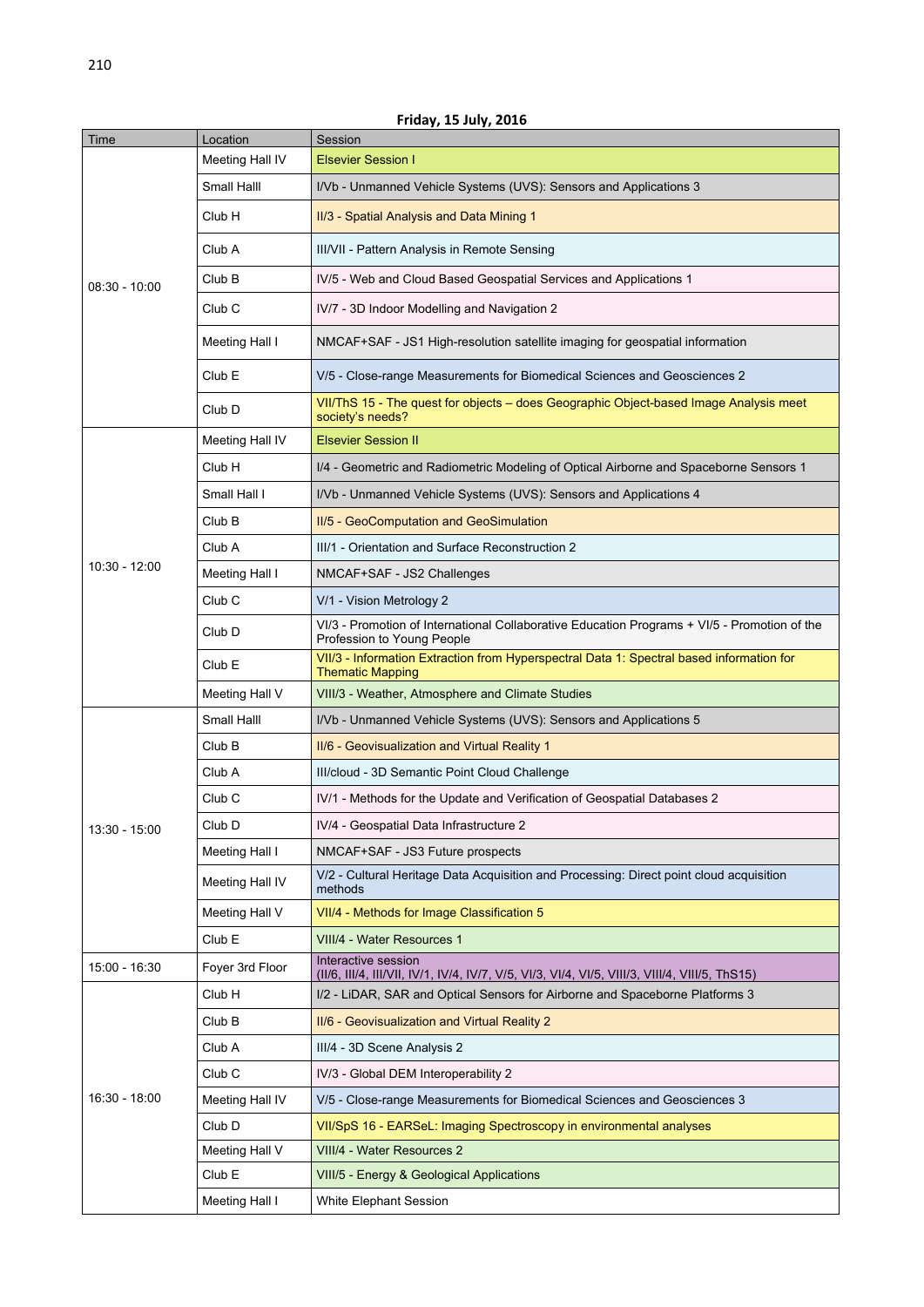| Time            | Location          | Session                                                                                                                                                                                |
|-----------------|-------------------|----------------------------------------------------------------------------------------------------------------------------------------------------------------------------------------|
| $08:30 - 10:00$ | Congress Hall     | <b>Plenary 2</b>                                                                                                                                                                       |
|                 | Club B            | I/3 - Multi-Platform Multi-Sensor System Calibration 3                                                                                                                                 |
|                 | Club H            | II/3 - Spatial Analysis and Data Mining 2                                                                                                                                              |
|                 | Club <sub>C</sub> | III/3 - Image Sequence Analysis 2                                                                                                                                                      |
| 10.30 - 12:00   | Club A            | IV/8 - Planetary Mapping and Spatial Databases 2                                                                                                                                       |
|                 | Club E            | V/4 - Terrestrial 3D Modelling: Algorithms and Methods 2                                                                                                                               |
|                 | Club D            | VII/2 - DEM Generation and Surface Deformation Monitoring from SAR Data + SpS 14 - IAG:<br><b>Imaging Geodesy</b>                                                                      |
|                 | Meeting Hall I B  | VIII/8 - Land Cover and its Dynamics, Including Agricultural & Urban Land Use 1                                                                                                        |
|                 | Club <sub>H</sub> | I/2 - LiDAR, SAR and Optical Sensors for Airborne and Spaceborne Platforms 4                                                                                                           |
|                 | Club <sub>C</sub> | II/4 - Spatial Statistics and Uncertainty Modeling                                                                                                                                     |
|                 | Club D            | <b>II/ThS 12 - Location-based Social Media Data</b>                                                                                                                                    |
|                 | Club A            | IV/5 - Web and Cloud Based Geospatial Services and Applications 2 + SpS 6 - ICA: LBS and<br>ubiquitous cartography                                                                     |
| 13:30 - 15:00   | Club B            | IV/II - Computing Optimization for Spatial Databases and Location based Services + IV/II/VIII -<br>Global Land Cover Mapping and Services + IV/6 - Sensor Web and Internet of Things 1 |
|                 | Club E            | V/SpS 1 - CIPA: Geospatial Technology for Cultural Heritage                                                                                                                            |
|                 | Meeting Hall I A  | VII/ThS 6 - Persistent Scatterer Interferometry                                                                                                                                        |
|                 | Meeting Hall I B  | VIII/6 - Cryosphere 1                                                                                                                                                                  |
| 15:00 - 16:30   | Foyer 3rd Floor   | Interactive session<br>(1/1, 1/3, 11/4, 111/2, IV/5, IV/11, V/4, VII/2, VIII/6, ThS4, ThS7, ThS9, ThS12, SpS1)                                                                         |
|                 | Club B            | I/4 - Geometric and Radiometric Modeling of Optical Airborne and Spaceborne Sensors 2                                                                                                  |
|                 | Club H            | III/2 - Point Cloud Processing 2                                                                                                                                                       |
|                 | Club A            | IV/8 - Planetary Mapping and Spatial Databases 3                                                                                                                                       |
|                 | Club <sub>C</sub> | IV/ThS 9 - In-door and out-door seamless location and navigation                                                                                                                       |
| 16:30 - 18:00   | Club E            | V/3 - Terrestrial 3D Imaging and Sensors 2                                                                                                                                             |
|                 | Club D            | VII/ThS 7 - Information extraction from SAR imagery                                                                                                                                    |
|                 | Meeting Hall I A  | VIII/6 - Cryosphere 2                                                                                                                                                                  |
|                 | Meeting Hall I B  | VIII/8 - Land Cover and its Dynamics, Including Agricultural & Urban Land Use 2                                                                                                        |

**Saturday, 16 July, 2016**

**Sunday, 17 July, 2016**

 $\overline{\phantom{a}}$ 

| Time            | Location          | Session                                                                                                                       |
|-----------------|-------------------|-------------------------------------------------------------------------------------------------------------------------------|
| $08:30 - 10:00$ | Small Halll       | I/Vb - Unmanned Vehicle Systems (UVS): Sensors and Applications 6                                                             |
|                 | Meeting Hall I A  | II/3 - Spatial Analysis and Data Mining 3 + ICWG                                                                              |
|                 | Club B            | II/ThS 13 - Linked Geospatial Data + ICWG II/IV - Semantic Interoperability and Ontology for<br><b>Geospatial Information</b> |
|                 | Club H            | III/1 - Orientation and Surface Reconstruction 3                                                                              |
|                 | Club <sub>C</sub> | IV/SpS 18 - Advancing Geospatial Research into Standards: The ISPRS and OGC<br>Coordination                                   |
|                 | Club A            | V/2 - Cultural Heritage Data Acquisition and Processing: Recent survey methods for CH<br>documentation                        |
|                 | Meeting Hall I B  | VII/4 - Methods for Image Classification 6                                                                                    |
|                 | Club D            | VIII/7 - Forestry, Natural Ecosystems & Biodiversity 1                                                                        |
|                 | ClubE             | Youth Forum 1                                                                                                                 |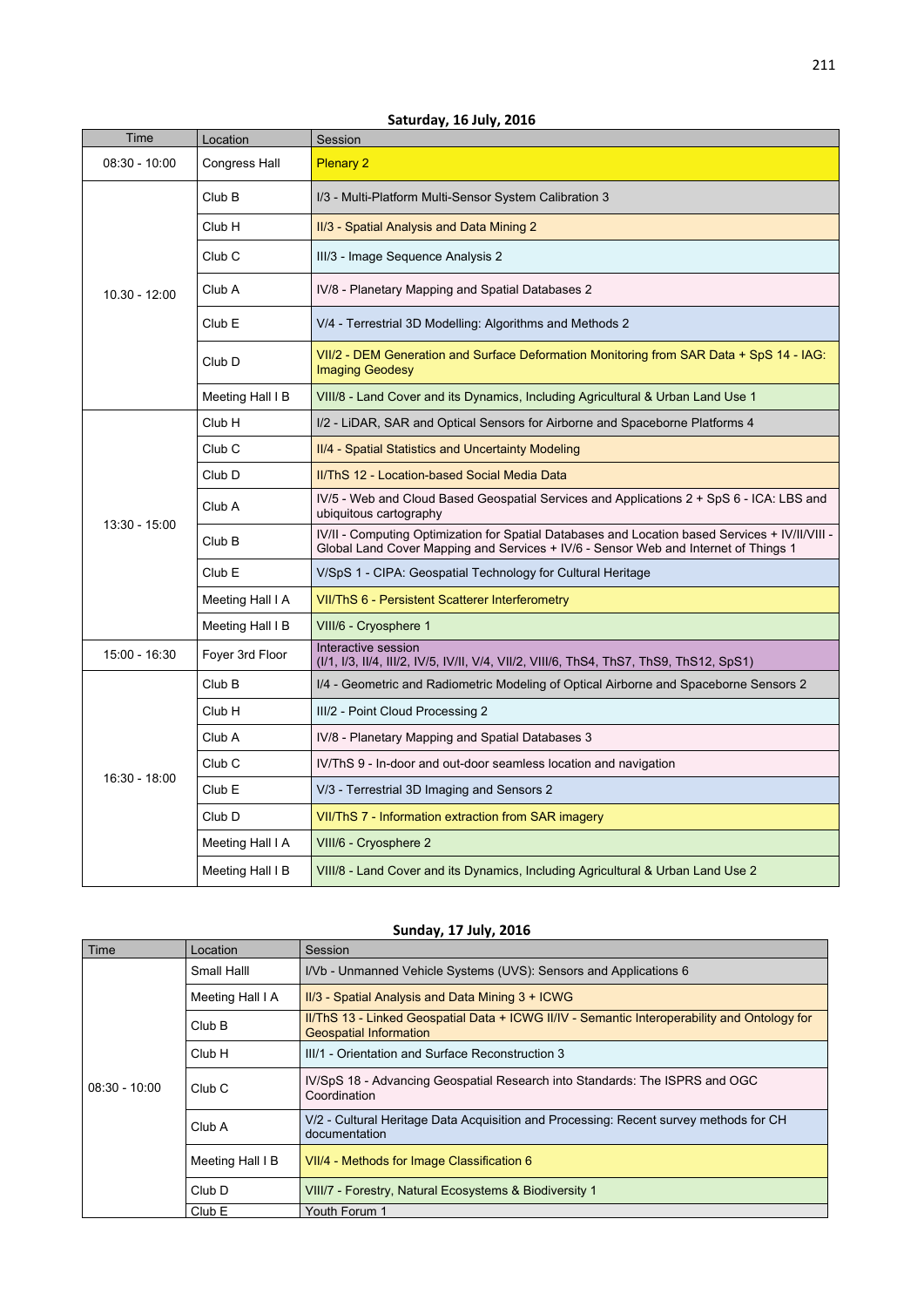| 10:30 - 12:00 | Small Halll       | I/Vb - Unmanned Vehicle Systems (UVS): Sensors and Applications 7                                                                                                 |
|---------------|-------------------|-------------------------------------------------------------------------------------------------------------------------------------------------------------------|
|               | Club B            | <b>II/7 - Intelligent Spatial Decision Support</b>                                                                                                                |
|               | Club A            | III/I - Sensor Modeling for Integrated Orientation and Navigation                                                                                                 |
|               | Club <sub>D</sub> | IV/ThS 8 - Recent mapping of small planetary satellites, asteroids and comets                                                                                     |
|               | Meeting Hall I A  | V/1 - Vision Metrology 3                                                                                                                                          |
|               | Club <sub>C</sub> | VII/4 - Methods for Image Classification 7                                                                                                                        |
|               | Meeting Hall I B  | VIII/7 - Forestry, Natural Ecosystems & Biodiversity 2                                                                                                            |
|               | Club E            | Youth Forum 2                                                                                                                                                     |
|               | Club H            | I/4 - Geometric and Radiometric Modeling of Optical Airborne and Spaceborne Sensors 3                                                                             |
|               | Club B            | II/8 - Mobility: Tracking, Analysis and Communication                                                                                                             |
|               | Club A            | III/1 - Orientation and Surface Reconstruction 4 + III/4 - 3D Scene Analysis 3                                                                                    |
|               | Small Halll       | V/2 - Cultural Heritage Data Acquisition and Processing: UAV and Photogrammetry for CH<br>survey                                                                  |
| 13:30 - 15:00 | Club <sub>C</sub> | VII/5 - Methods for Change Detection and Process Modelling 2                                                                                                      |
|               | Club D            | VII/ThS 3 - Sentinel-I Radar                                                                                                                                      |
|               | Meeting Hall I A  | VIII/7 - Forestry, Natural Ecosystems & Biodiversity 3 + ThS 10 - Spatial ecology and<br>ecosystem services mapping using Essential Biodiversity Variables (EBVs) |
|               | Meeting Hall I B  | VIII/8 - Land Cover and its Dynamics, Including Agricultural & Urban Land Use 3                                                                                   |
|               | Club E            | Youth Forum 3                                                                                                                                                     |
| 15:00 - 16:30 | Foyer 3rd Floor   | Interactive session<br>(11/3, 11/7, 11/8, 111/1, V11/4, V111/8, ThS1, ThS3, ThS13, ThS14, YF)                                                                     |
| 16:30 - 18:00 | Club H            | I/4 - Geometric and Radiometric Modeling of Optical Airborne and Spaceborne Sensors 4                                                                             |
|               | Club B            | II/ThS 14 - Recent Developments in Open Data                                                                                                                      |
|               | Club <sub>C</sub> | IV/SpS 4 - ICA: Image maps- theory, methods, standards                                                                                                            |
|               | Club A            | V/3 - Terrestrial 3D Imaging and Sensors 3                                                                                                                        |
|               | Club <sub>D</sub> | VII/5 - Methods for Change Detection and Process Modelling 3                                                                                                      |
|               | Meeting Hall I A  | VIII/7 - Forestry, Natural Ecosystems & Biodiversity 4                                                                                                            |
|               | Meeting Hall I B  | VIII/8 - Land Cover and its Dynamics, Including Agricultural & Urban Land Use 4                                                                                   |
|               | Club E            | VIII/9 - Coastal and Ocean Applications 1                                                                                                                         |

# **Monday, 18 July, 2016**

| Time            | Location          | Session                                                                               |
|-----------------|-------------------|---------------------------------------------------------------------------------------|
| $08:30 - 10:00$ | Congress Hall     | <b>Plenary 3</b>                                                                      |
| $10:30 - 12:00$ | Club H            | I/4 - Geometric and Radiometric Modeling of Optical Airborne and Spaceborne Sensors 5 |
|                 | Club A            | I/Va - Mobile Scanning and Imaging Systems for 3D Surveying and Mapping 1             |
|                 | Club D            | III/2 - Point Cloud Processing 3                                                      |
|                 | Club B            | V/1 - Vision Metrology 4                                                              |
|                 | Club <sub>C</sub> | VI/6 - Technology Transfer and Capacity Development                                   |
|                 | Club E            | VII/6 - Remote Sensing Data Fusion 3                                                  |
|                 | Meeting Hall I A  | VIII/8 - Land Cover and its Dynamics, Including Agricultural & Urban Land Use 5       |
|                 | Meeting Hall I B  | VIII/9 - Coastal and Ocean Applications 2                                             |
| 13:30 - 15:00   | Club A            | I/Va - Mobile Scanning and Imaging Systems for 3D Surveying and Mapping 2             |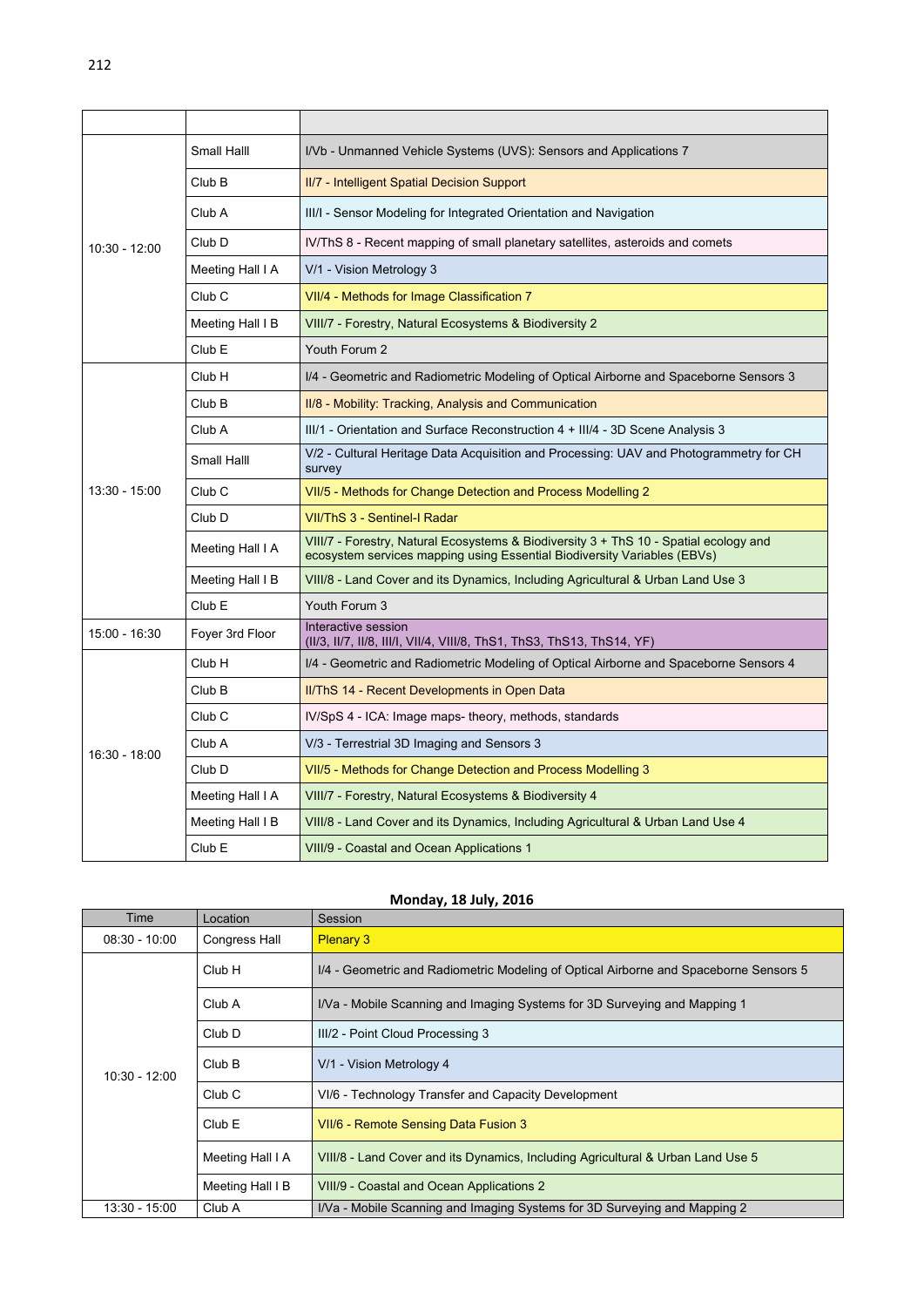|                 | Club <sub>H</sub> | V/2 - Cultural Heritage Data Acquisition and Processing                                                    |
|-----------------|-------------------|------------------------------------------------------------------------------------------------------------|
|                 | Club B            | VII/6 - Remote Sensing Data Fusion 4                                                                       |
|                 | Meeting Hall I A  | VIII/7 - Forestry, Natural Ecosystems & Biodiversity 5                                                     |
|                 | Meeting Hall I B  | VIII/8 - Land Cover and its Dynamics, Including Agricultural & Urban Land Use 6                            |
|                 | Club <sub>C</sub> | VIII/SpS 7 - GEO: Earth Observation and Societal Benefits: Global issues and best practices                |
|                 | Club E            | VII/ThS 5 - 3D information extraction from SAR imagery + VII/ThS 4 - TanDEM-X                              |
| 15:00 - 16:30   | Foyer 3rd Floor   | Interactive session<br>(1/4, I/Va, VI/6, VII/1, VII/3, VII/6, VII/7, VIII/7, VIII/9, ThS18, SpS8)          |
| $16:30 - 18:00$ | Club A            | I/Va - Mobile Scanning and Imaging Systems for 3D Surveying and Mapping 3                                  |
|                 | Club H            | V/5 - Close-range Measurements for Biomedical Sciences and Geosciences 4                                   |
|                 | Club D            | VII/3 - Information Extraction from Hyperspectral Data 2: Hyperspectral appliactions from Mars<br>to Earth |
|                 | Club E            | VII/4 - Methods for Image Classification 8                                                                 |
|                 | Meeting Hall I A  | VIII/7 - Forestry, Natural Ecosystems & Biodiversity 6                                                     |
|                 | Meeting Hall I B  | VIII/8 - Land Cover and its Dynamics, Including Agricultural & Urban Land Use 7                            |
|                 | Club B            | VIII/SpS 15 - URSI: Disaster and Risk Management                                                           |

# **Tuesday, 19 July, 2016**

| Time            | Location          | Session                                                                   |
|-----------------|-------------------|---------------------------------------------------------------------------|
| $08:30 - 10:00$ | Club H            | I/5 - Satellite Systems for Earth Observation 2                           |
|                 | Club E            | I/Va - Mobile Scanning and Imaging Systems for 3D Surveying and Mapping 4 |
|                 | Club A            | V/5 - Close-range Measurements for Biomedical Sciences and Geosciences 5  |
|                 | Club B            | VI/SpS8 - SSUGIT: Russian session - Advances in PH&RS&SIS in Russia 1     |
|                 | Club <sub>C</sub> | VII/SpS 10 - FOSS4G: FOSS4G Session (coorganized with OSGeo) 1            |
|                 | Club D            | VIII/SpS 17 - GEO: Earth Observation from Global Land to Urban Systems    |
| $10:30 - 12:00$ | Club B            | VI/SpS 8 - SSUGIT: Russian session - Advances in PH&RS&SIS in Russia 2    |
|                 | Club <sub>C</sub> | VII/5 - Methods for Change Detection and Process Modelling 4              |
|                 | Club A            | VII/SpS 10 - FOSS4G: FOSS4G Session (coorganized with OSGeo) 2            |
|                 | Club D            | VIII/ThS 18 - GlobeLand30                                                 |
| 13:30 - 15:30   | Congress Hall     | <b>Closing Ceremony</b>                                                   |

# **Student Consortium**

# **Sunday**

| Time            | Location | Session       |
|-----------------|----------|---------------|
| $08:30 - 10:00$ | Club E   | Youth Forum 1 |
| 10:30 - 12:00   | Club E   | Youth Forum 2 |
| 13:30 - 15:00   | Club E   | Youth Forum 3 |